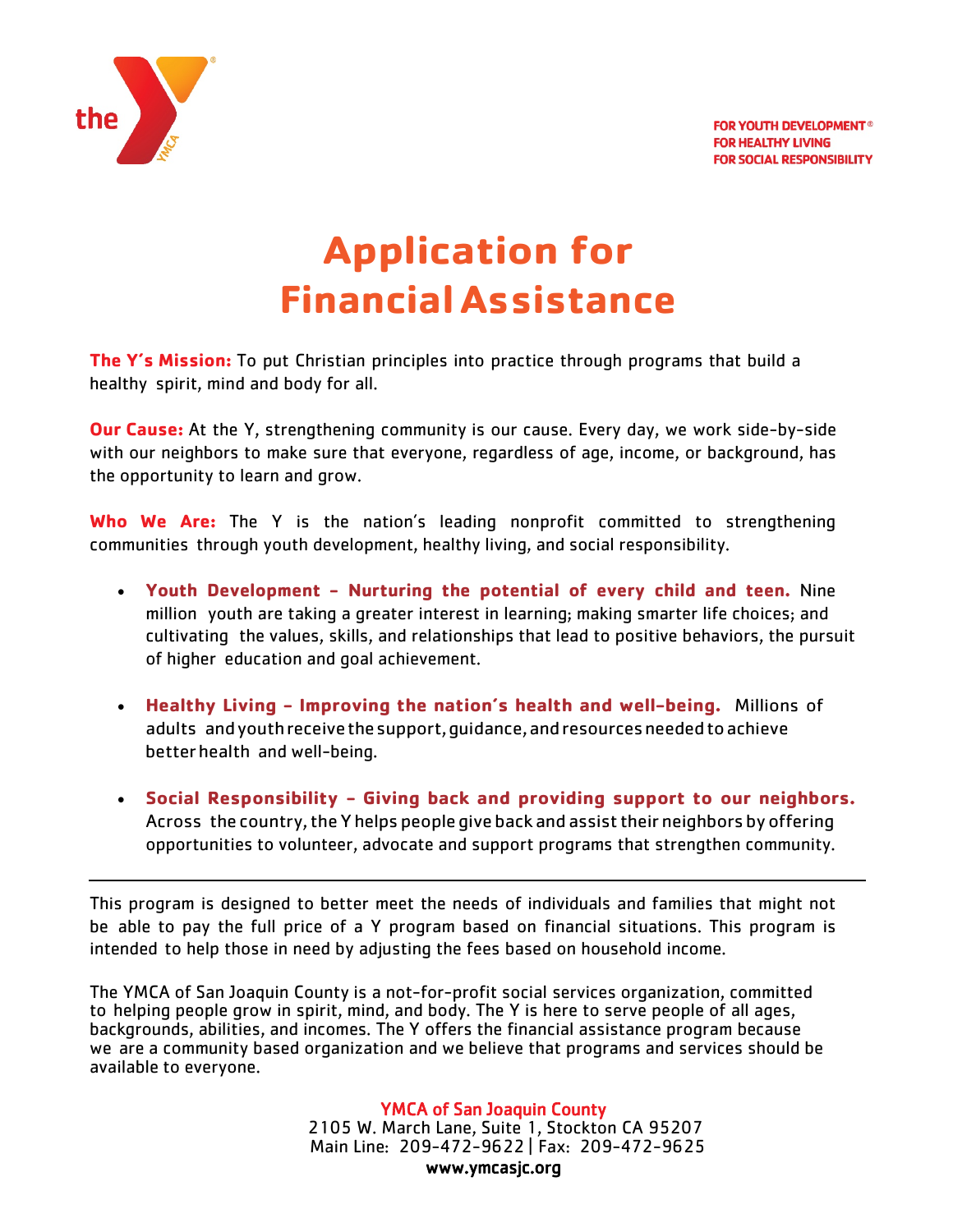

## **Here is some important informationthat you should know about theY's Financial Assistance Program**

- 1 Please allow two to four weeks to process your application. Individuals will be notified by phone whether or not they qualify for financial assistance.
- 2. In order for any financial assistance application to be processed, individuals *must* provide a copy of all requested information along with proof of all household income. Original documents will not be returned, please make sure to bring a photocopy.
- 3. The YMCA financial assistance program will award a maximum of 30% off program fees. Some specialty services are excluded from the financial assistance program.
- $4.$  YMCA membership and program fees must be paid in full prior to starting the program.
- 5. All accepted financial assistance applications expire six months after approval.
- 6. You must include *current* financial information each time you re-apply.
- 7. Program and membership fees are subject to increase when you re-apply for Financial Assistance.
- 8. All YMCA members receive the same membership benefits regardless of whether or not they are receiving assistance.
- *9.* Submission of financial assistance does not guarantee or hold a spot for any program.

### **TO PROCESS YOUR APPLICATION, WE WILL NEED COPIES OF ANY ITEMS BELOW THAT APPLY TO YOUR FINANCIAL CIRCUMSTANCES:**

- Last year's 1040's / W2's
- Last year's tax return
- Last two recent pay stubs
- Award letter(s) for:
	- o Social Security or Disability
	- o Child Support or Alimony
	- o SNAP
	- o TANF
	- o WIC
	- o Retirement or Pension
	- o Family Resource & Referral Center
	- o Unemployment
- Documentation of any and all income for your household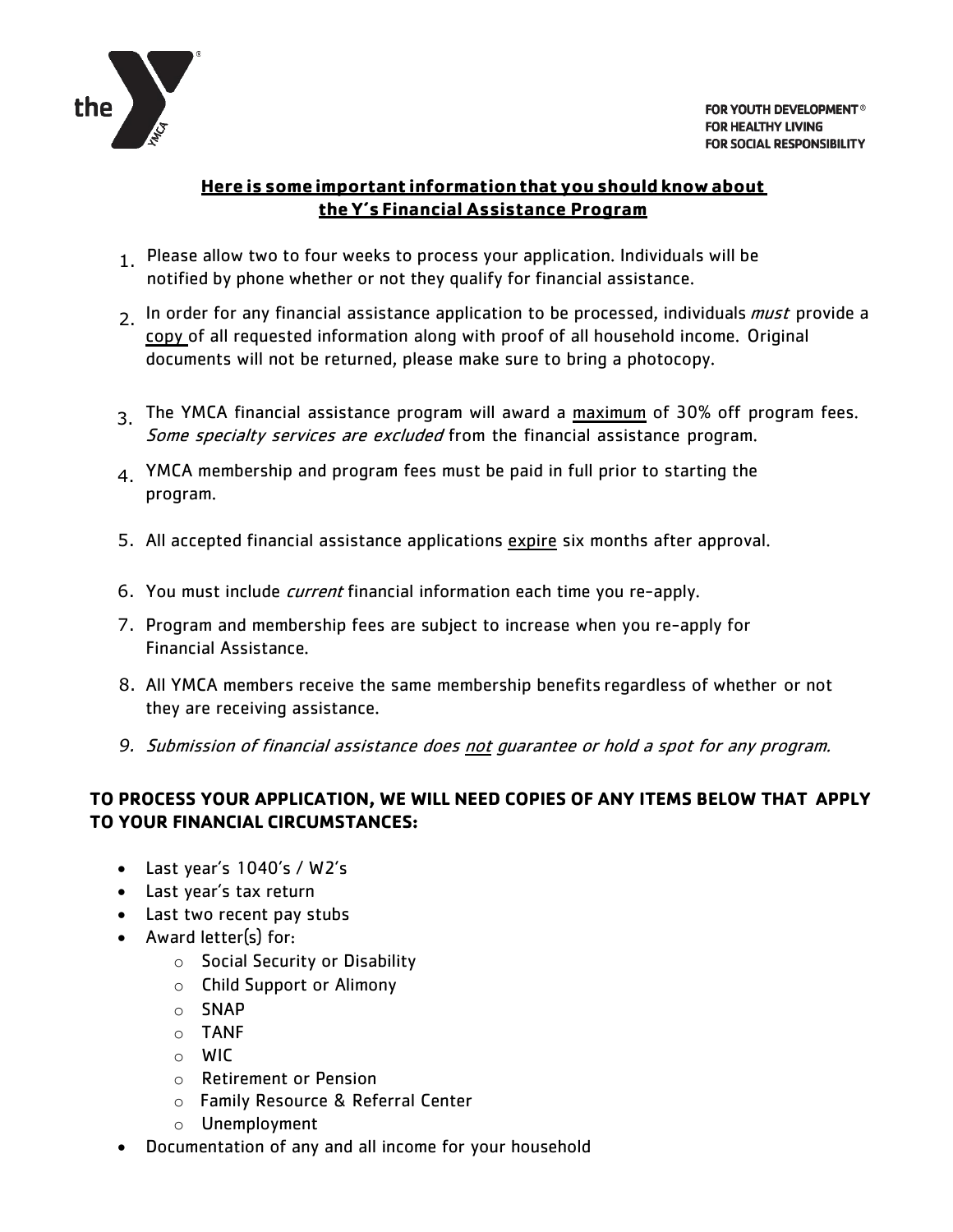

#### GENERAL INFORMATION:

| Name (Head of Household First & Last):<br>Home Address (Street, Zip, City):<br>Date of Birth:<br>Phone: |  |
|---------------------------------------------------------------------------------------------------------|--|
| E-mail Address:                                                                                         |  |
| Emergency Contact & Phone #:                                                                            |  |

**FAMILY INFORMATION:** (Please include ALL persons in the household; your household includes dependents you claim – or if you are claimed by a person – on your federal income tax returns)

| <b>First Name</b> | Last Name | Relationship to<br>Member | Date of Birth:<br>MM/DD/YYYY | E-mail<br><b>Address</b> |
|-------------------|-----------|---------------------------|------------------------------|--------------------------|
| Ι.                |           |                           |                              |                          |
| 2.                |           |                           |                              |                          |
| 3.                |           |                           |                              |                          |
| 4.                |           |                           |                              |                          |
| 5.                |           |                           |                              |                          |

#### **EMPLOYMENTINFORMATION:**

| Are you currently employed?                | $\square$ Yes | $\square$ No |  |
|--------------------------------------------|---------------|--------------|--|
| Is your spouse/partner currently employed? | $\Box$ Yes    | $\square$ No |  |
| <b>Your Company Name</b>                   |               |              |  |
| Position:                                  |               |              |  |
| Address (Street, Zip, and City):           |               |              |  |
| Office Phone:                              |               |              |  |
| Length of Employment                       | Month (s)     | Year $(s)$   |  |

Employment Status (circle) Full Time Full Time Part Time

Gross Monthly Income  $\uparrow$ 

| <b>DI USS MUTHER INCOME</b>          | ↵                |           |  |
|--------------------------------------|------------------|-----------|--|
| <b>Spouse/Partner's Company Name</b> |                  |           |  |
| Position:                            |                  |           |  |
| Address (Street, Zip, and City):     |                  |           |  |
| Office Phone:                        |                  |           |  |
| Length of Employment                 | Month (s)        | Year (s)  |  |
| Employment Status (circle)           | <b>Full Time</b> | Part Time |  |

Gross Monthly Income \$ \_\_\_\_\_\_\_\_\_\_\_\_\_\_\_\_\_\_\_\_\_\_\_\_\_\_\_\_

the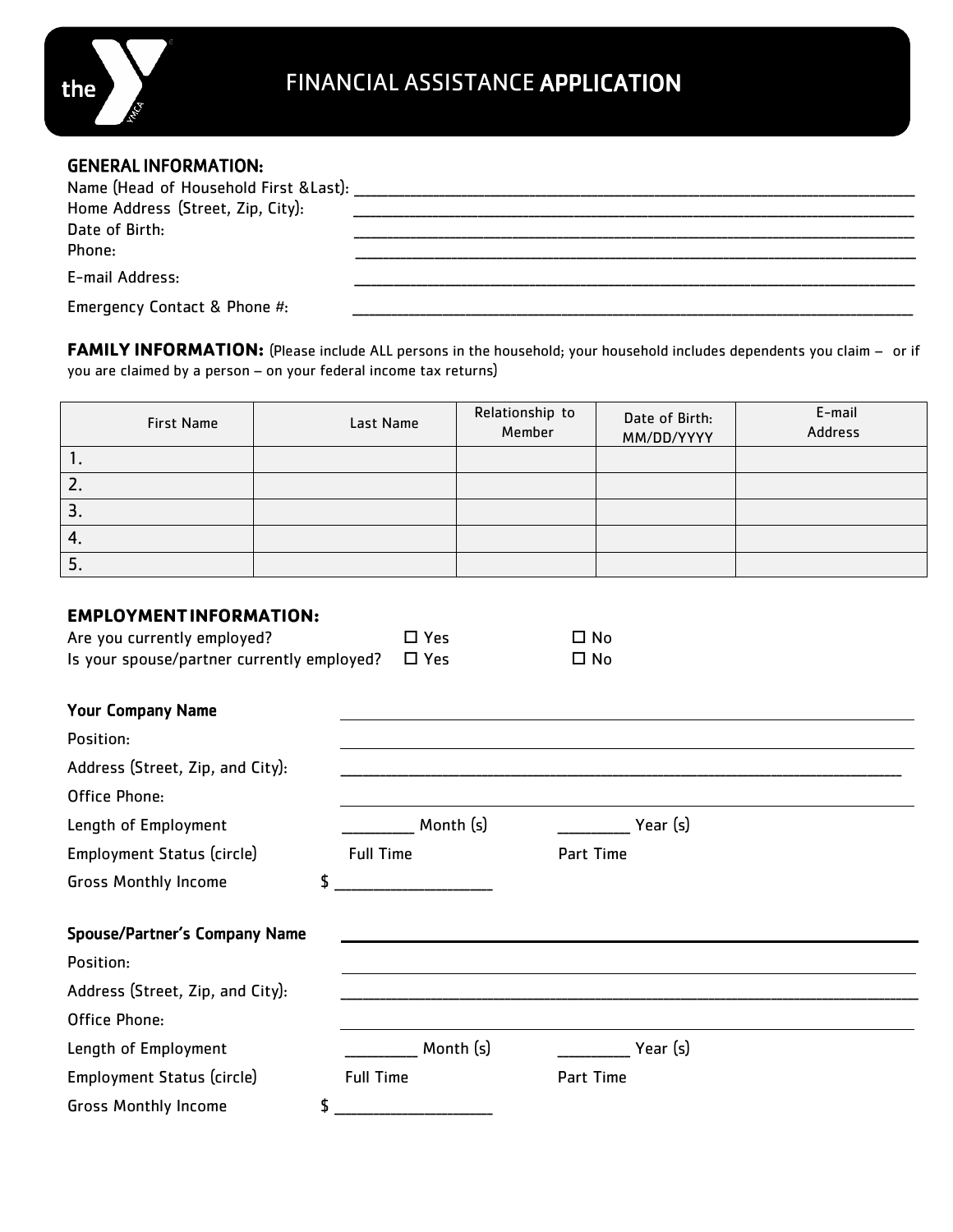## **HOUSEHOLDBUDGET:**

| \$            | <b>Expenses</b><br>Income     |  |                               |
|---------------|-------------------------------|--|-------------------------------|
|               | <b>Gross Monthly Income</b>   |  | Mortgage/Rent                 |
| \$            | Spouse Gross Monthly Income   |  | Auto Loan                     |
| \$            | Child Support                 |  | <b>Utilities</b>              |
| \$            | <b>Government Assistances</b> |  | <b>Water</b>                  |
| \$            | Government Food Aide (EBT)    |  | Cable                         |
| \$            | Disability                    |  | Phone                         |
| \$            | Social Security               |  | <b>Child Support/Alimony</b>  |
| \$            | <b>Alimony</b>                |  | Medical/Medical Insurance     |
| \$            | Stocks/Investments/Retirement |  | Childcare                     |
| \$            | Other:                        |  | Other:                        |
| \$            | Other:                        |  | Other:                        |
| \$            | Other:                        |  | Other:                        |
| $\frac{1}{2}$ | Other:                        |  | Other:                        |
| \$            | Other:                        |  | Other:                        |
| \$            | <b>Total Monthly Income</b>   |  | <b>Total Monthly Expenses</b> |

I am requesting financial assistance for one of the following:

| $\Box$ Youth Sports:   |  |
|------------------------|--|
| $\Box$ Youth Aquatics: |  |
| $\Box$ Childcare:      |  |
| □ Before/After School: |  |
| $\Box$ YMCA Camps:     |  |
| $\Box$ Teen Programs:  |  |
| Other:<br>LJ.          |  |